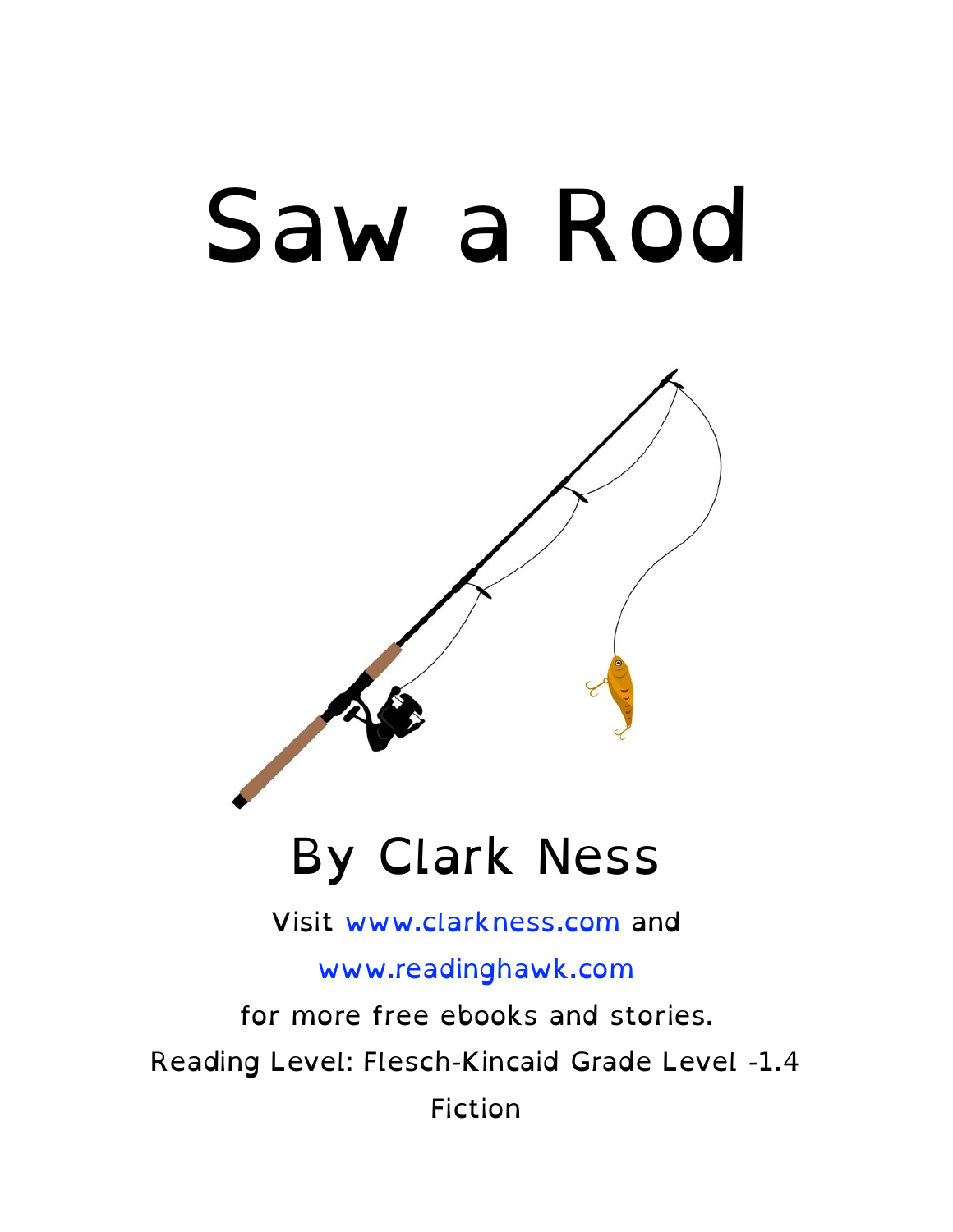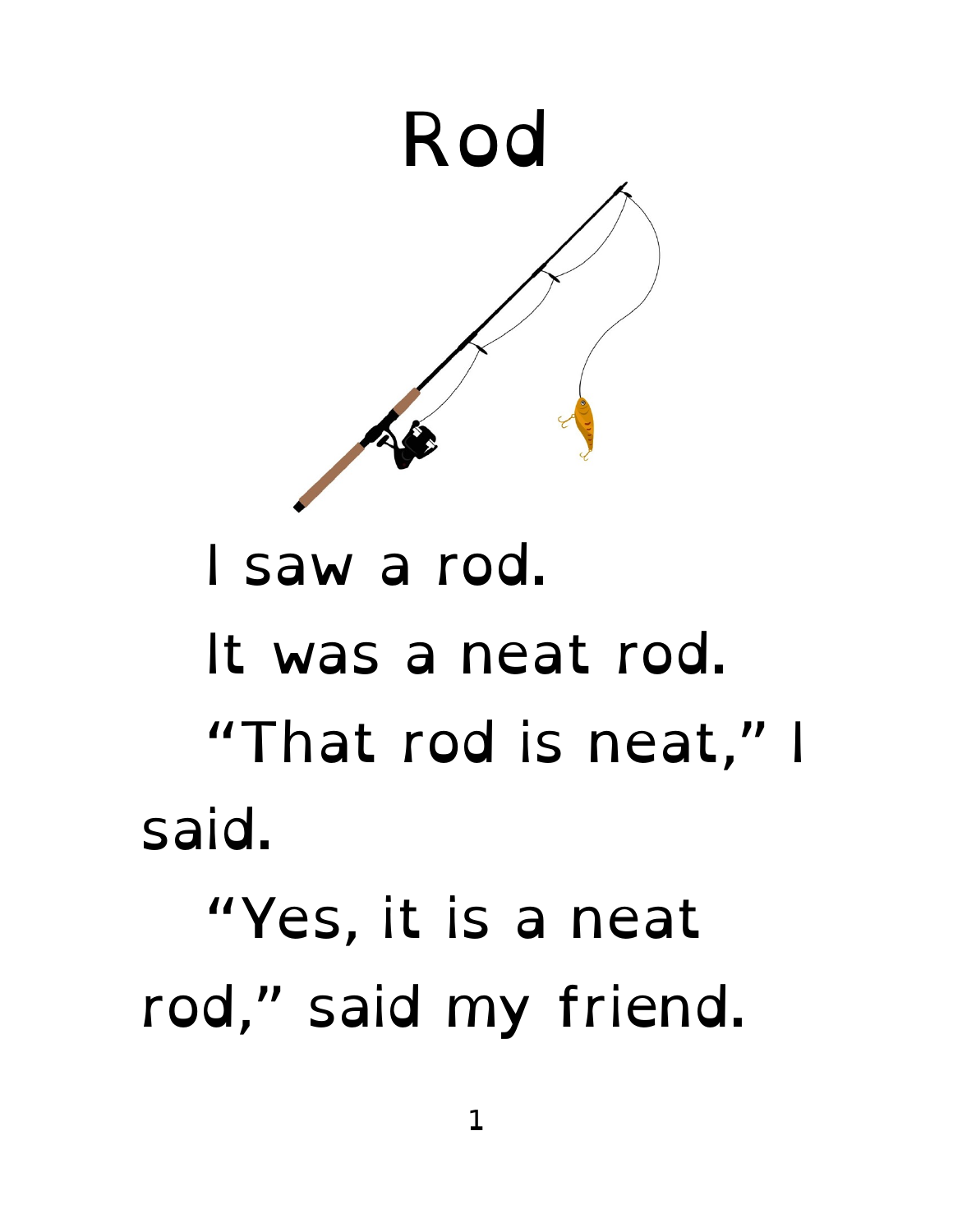



### I saw a log. It was a neat log. "That log is neat," I said. "Yes, it is a neat log," said my friend.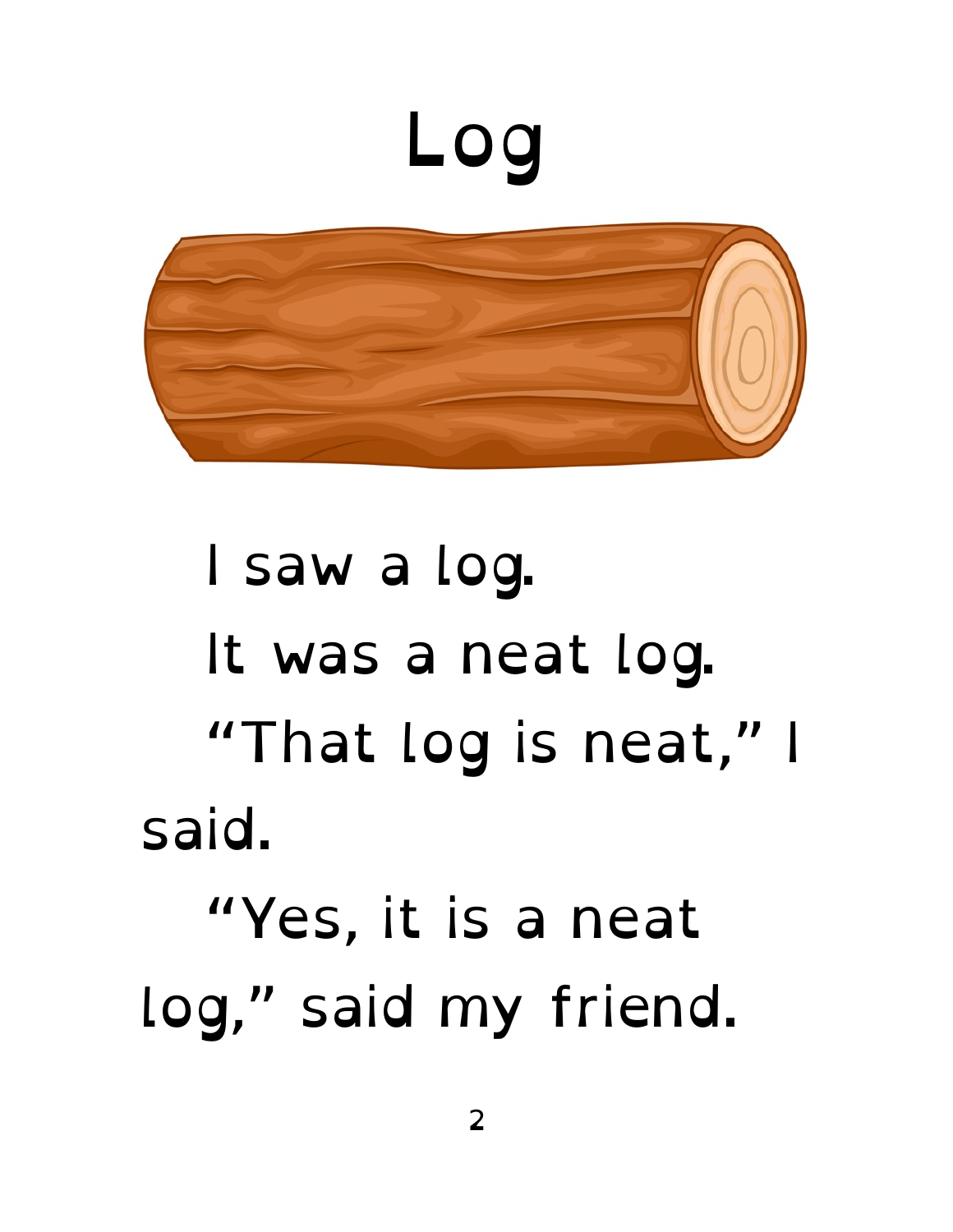

### I saw a mop. It was a neat mop. "That mop is neat," I said. "Yes, it is a neat mop," said my friend.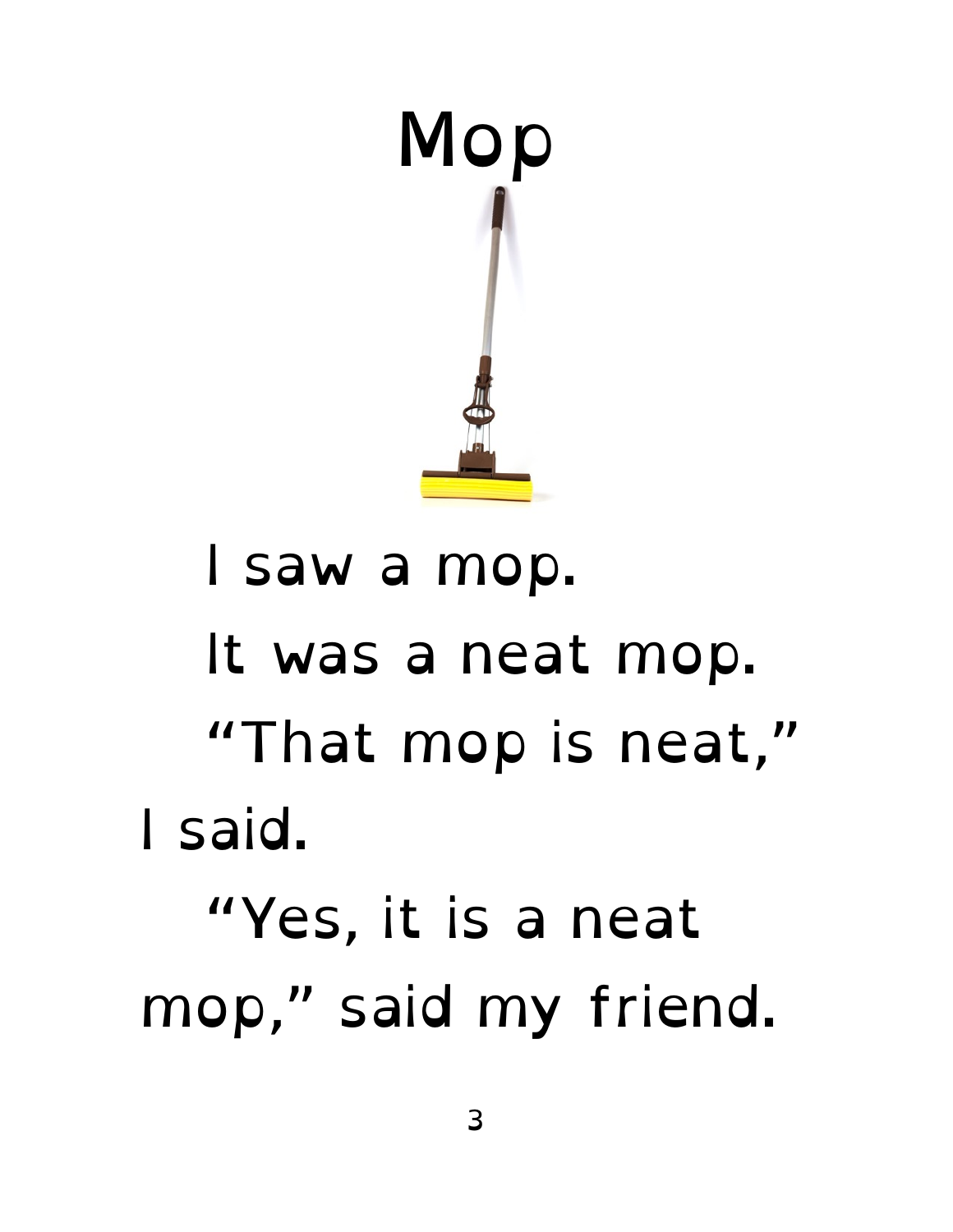

#### I saw a top. It was a neat top. "That top is neat," I said. "Yes, it is a neat top," said my friend.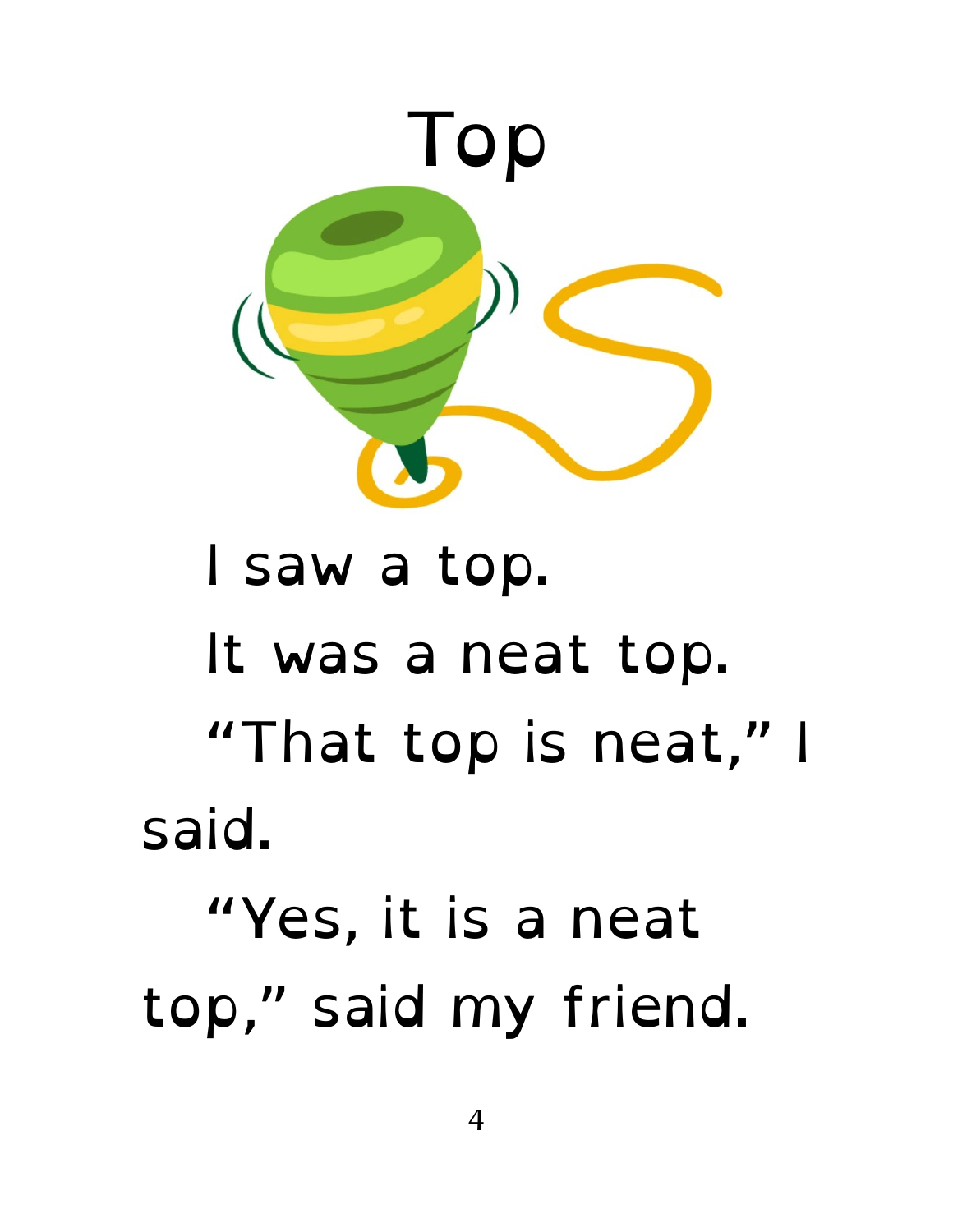

#### I saw a cot. It was a neat cot. "That cot is neat," I said. "Yes, it is a neat cot," said my friend.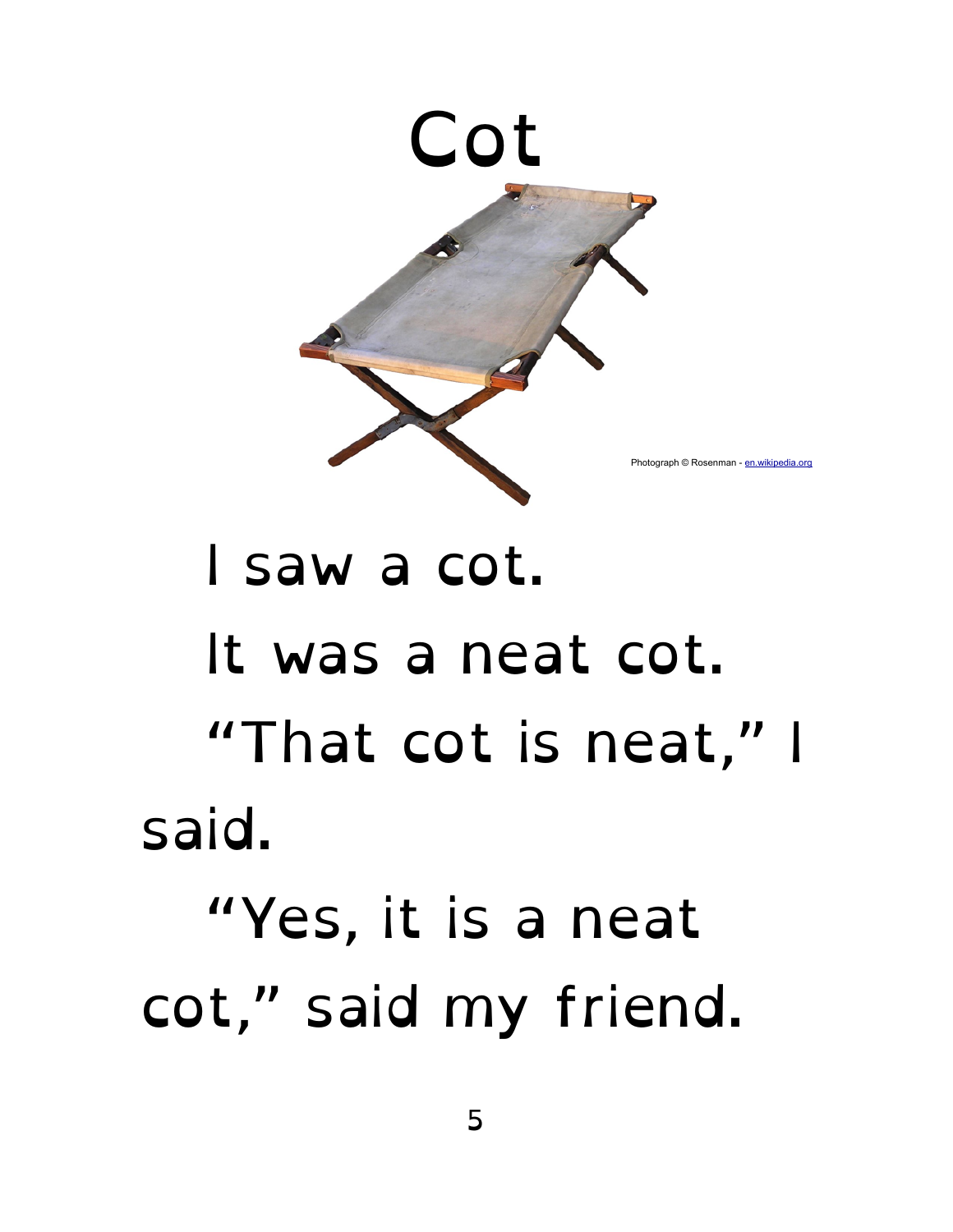# Dot

## I saw a dot. It was a neat dot. "That dot is neat," I said. "Yes, it is a neat dot," said my friend.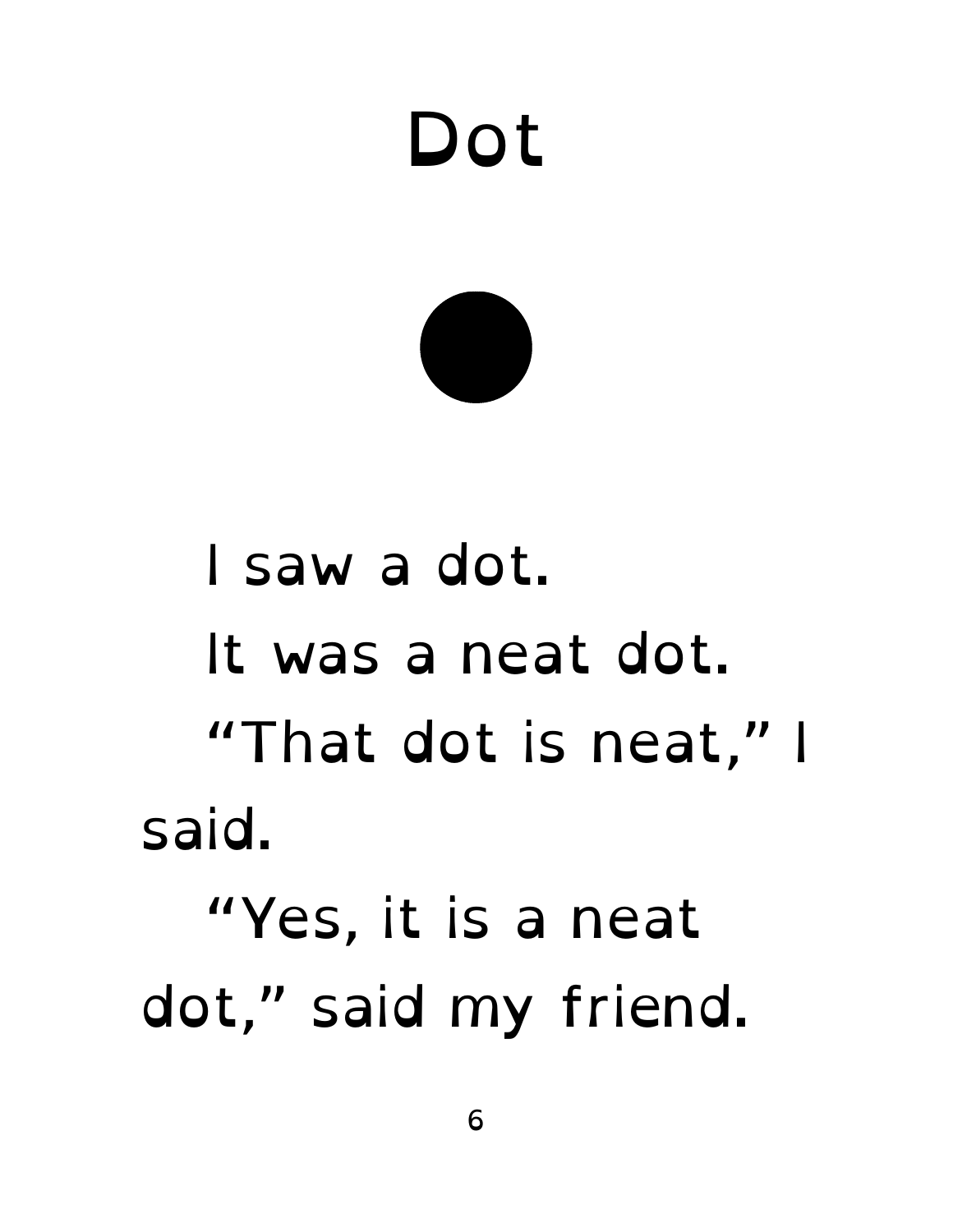

#### I saw a pot. It was a neat pot. "That pot is neat," I said. "Yes, it is a neat pot," said my friend.